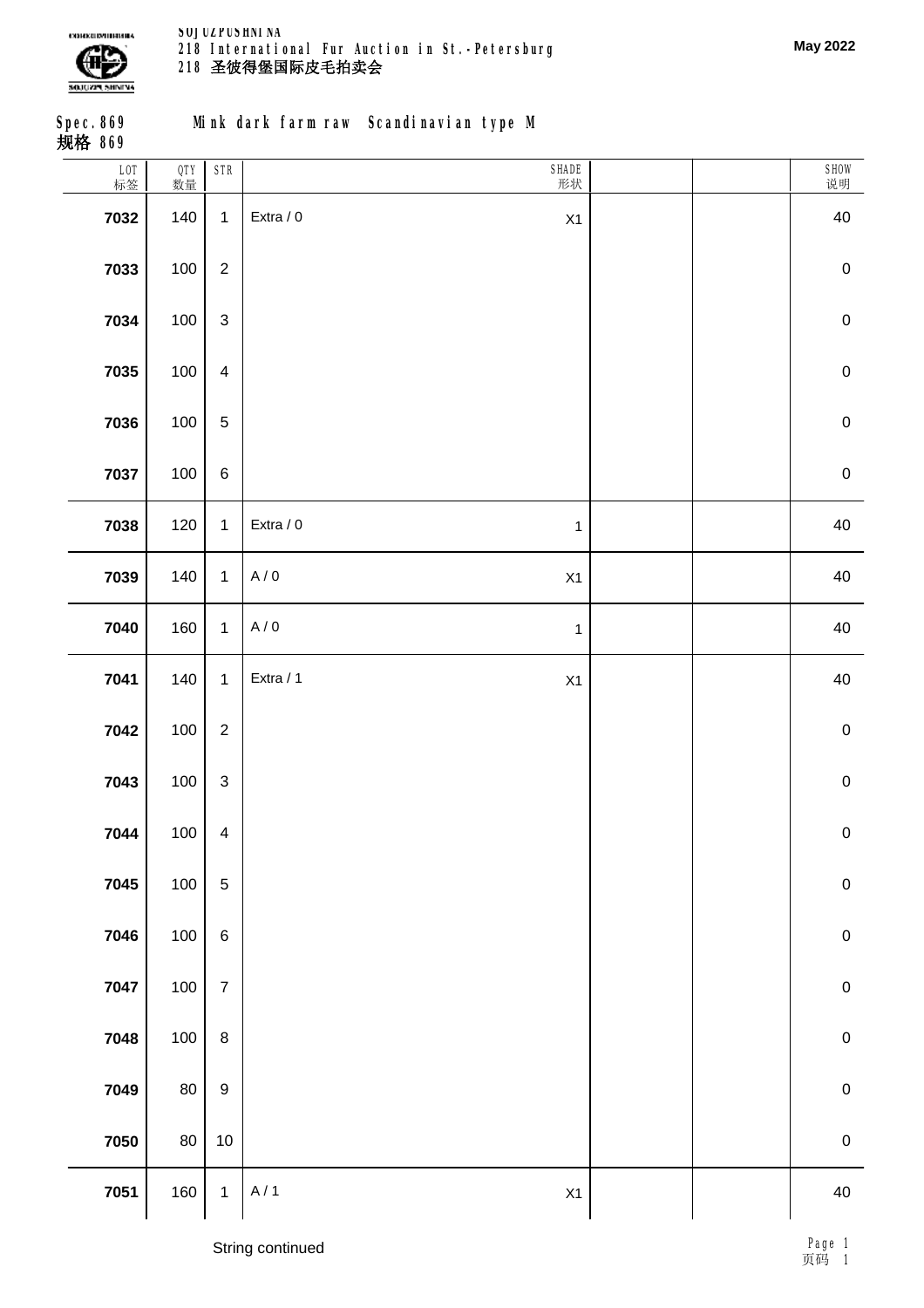

#### **Spec.869 规格 869 Mink dark farm raw Scandinavian type M**

| L <sub>0</sub> T<br>标签 | QTY<br>数量 | <b>STR</b>  | SHADE<br>形状 | SHOW<br>说明 |
|------------------------|-----------|-------------|-------------|------------|
| 7052                   | 120       | $\sim$<br>▃ |             |            |
|                        | 2340      |             |             | 240        |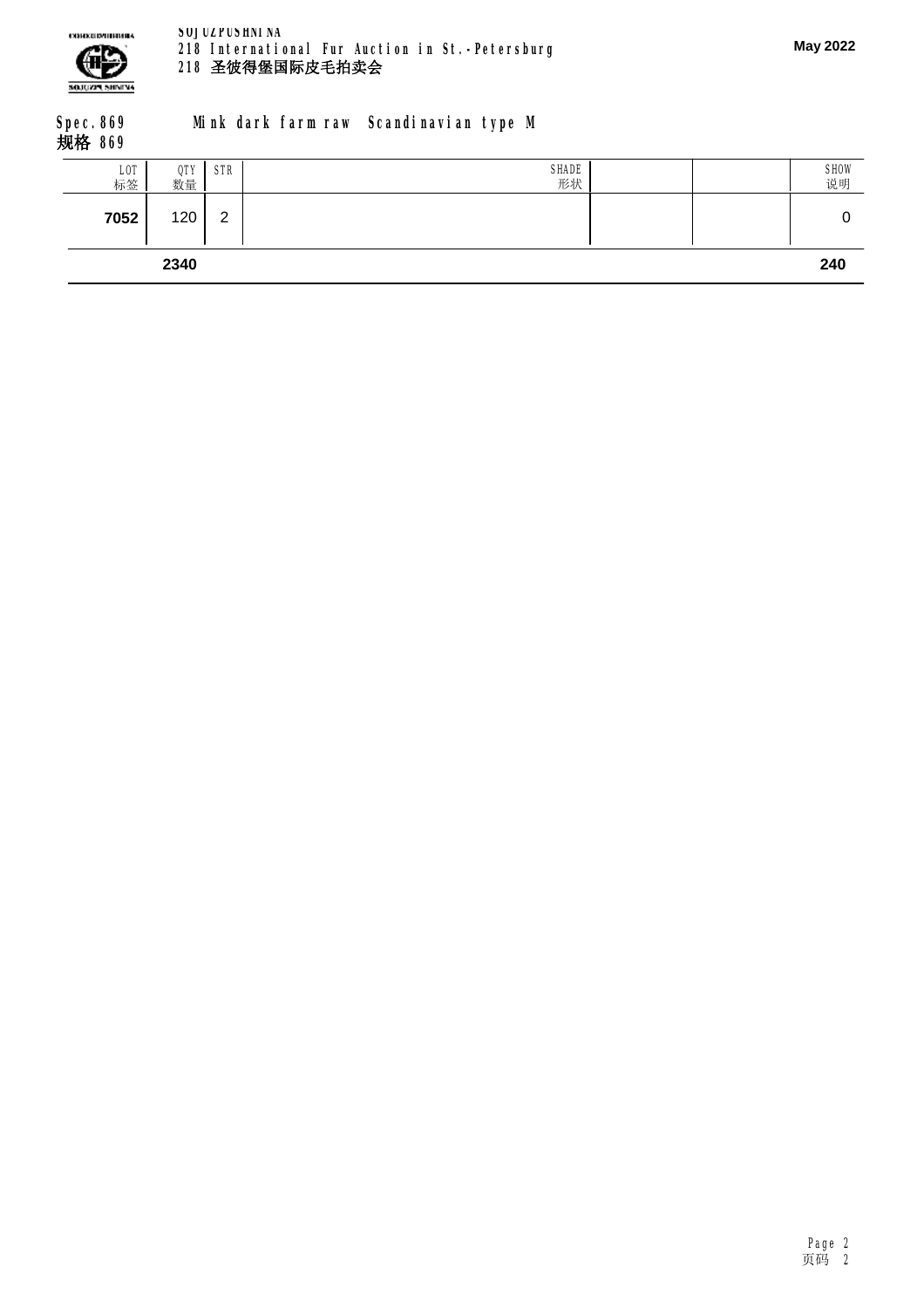

| Spec. 880<br>规格 880 |                                                                                                        |  |  | Mink mutation farm raw Mahogany F |  |
|---------------------|--------------------------------------------------------------------------------------------------------|--|--|-----------------------------------|--|
|                     | $\begin{array}{ c c c c c c c c } \hline \text{LOT} & & \text{QTY} & \text{STR} \\ \hline \end{array}$ |  |  |                                   |  |

| L0T<br>标签 | QTY<br>数量 | <b>STR</b>   | SHADE<br>形状      | SHOW<br>说明 |
|-----------|-----------|--------------|------------------|------------|
| 9512      | 90        | $\mathbf{1}$ | 1/2<br><b>XD</b> | 40         |
| 9513      | 220       | 1            | 1/2<br>D         | 40         |
| 9514      | 160       | $\mathbf{1}$ | 1/2<br>D         | 40         |
| 9515      | 50        | 1            | 1/2<br>M         | 50         |
|           | 520       |              |                  | 170        |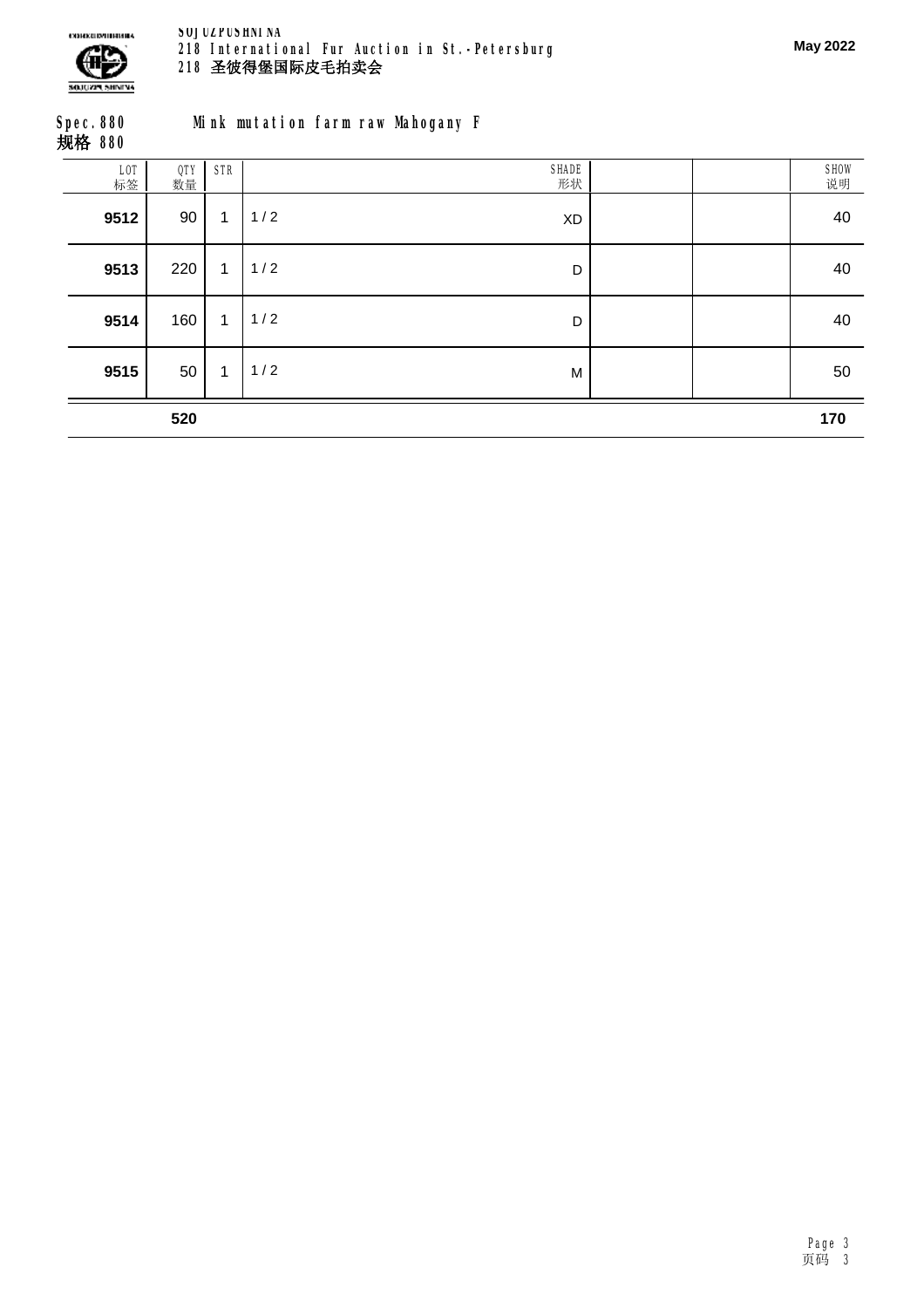

**May 2022**

**Spec.871 规格 871**

**Mink mutation farm raw Scandinavian type Pastel M**

| LOT<br>标签 | QTY<br>数量 | <b>STR</b>     | SHADE<br>形状                                                                                        | SHOW<br>说明       |
|-----------|-----------|----------------|----------------------------------------------------------------------------------------------------|------------------|
| 10001     | 20        | $\mathbf{1}$   | A / 30<br>${\sf M}$                                                                                | 20               |
| 10002     | 100       | $\mathbf{1}$   | Extra / 0<br>$\mathsf D$                                                                           | 40               |
| 10003     | 100       | $\sqrt{2}$     |                                                                                                    | $\pmb{0}$        |
| 10004     | 100       | $\sqrt{3}$     |                                                                                                    | $\pmb{0}$        |
| 10005     | 100       | $\mathbf{1}$   | Extra / 0<br>$\mathsf{M}% _{T}=\mathsf{M}_{T}\!\left( a,b\right) ,\ \mathsf{M}_{T}=\mathsf{M}_{T}$ | 40               |
| 10006     | 100       | $\sqrt{2}$     |                                                                                                    | $\pmb{0}$        |
| 10007     | 100       | $\mathbf 3$    |                                                                                                    | $\pmb{0}$        |
| 10008     | 100       | $\overline{4}$ |                                                                                                    | $\pmb{0}$        |
| 10009     | 100       | $\overline{5}$ |                                                                                                    | $\pmb{0}$        |
| 10010     | 100       | $\mathbf{1}$   | Extra / 0<br>$\mathsf P$                                                                           | 40               |
| 10011     | 100       | $\sqrt{2}$     |                                                                                                    | $\mathbf 0$      |
| 10012     | 100       | $\sqrt{3}$     |                                                                                                    | $\pmb{0}$        |
| 10013     | 100       | $\mathbf{1}$   | A/0<br>$\mathsf D$                                                                                 | 40               |
| 10014     | 100       | $\sqrt{2}$     |                                                                                                    | $\pmb{0}$        |
| 10019     | 100       | $\mathbf{1}$   | Extra / 1<br>$\mathsf D$                                                                           | 40               |
| 10020     | 100       | $\sqrt{2}$     |                                                                                                    | $\boldsymbol{0}$ |
| 10021     | 100       | $\mathbf{1}$   | Extra / 1<br>$\mathsf{M}% _{T}=\mathsf{M}_{T}\!\left( a,b\right) ,\ \mathsf{M}_{T}=\mathsf{M}_{T}$ | 40               |
| 10022     | 100       | $\sqrt{2}$     |                                                                                                    | $\pmb{0}$        |
| 10023     | 100       | $\sqrt{3}$     |                                                                                                    | $\mathbf 0$      |
| 10024     | 100       | $\mathbf 1$    | Extra / 1<br>$\mathsf P$                                                                           | 40               |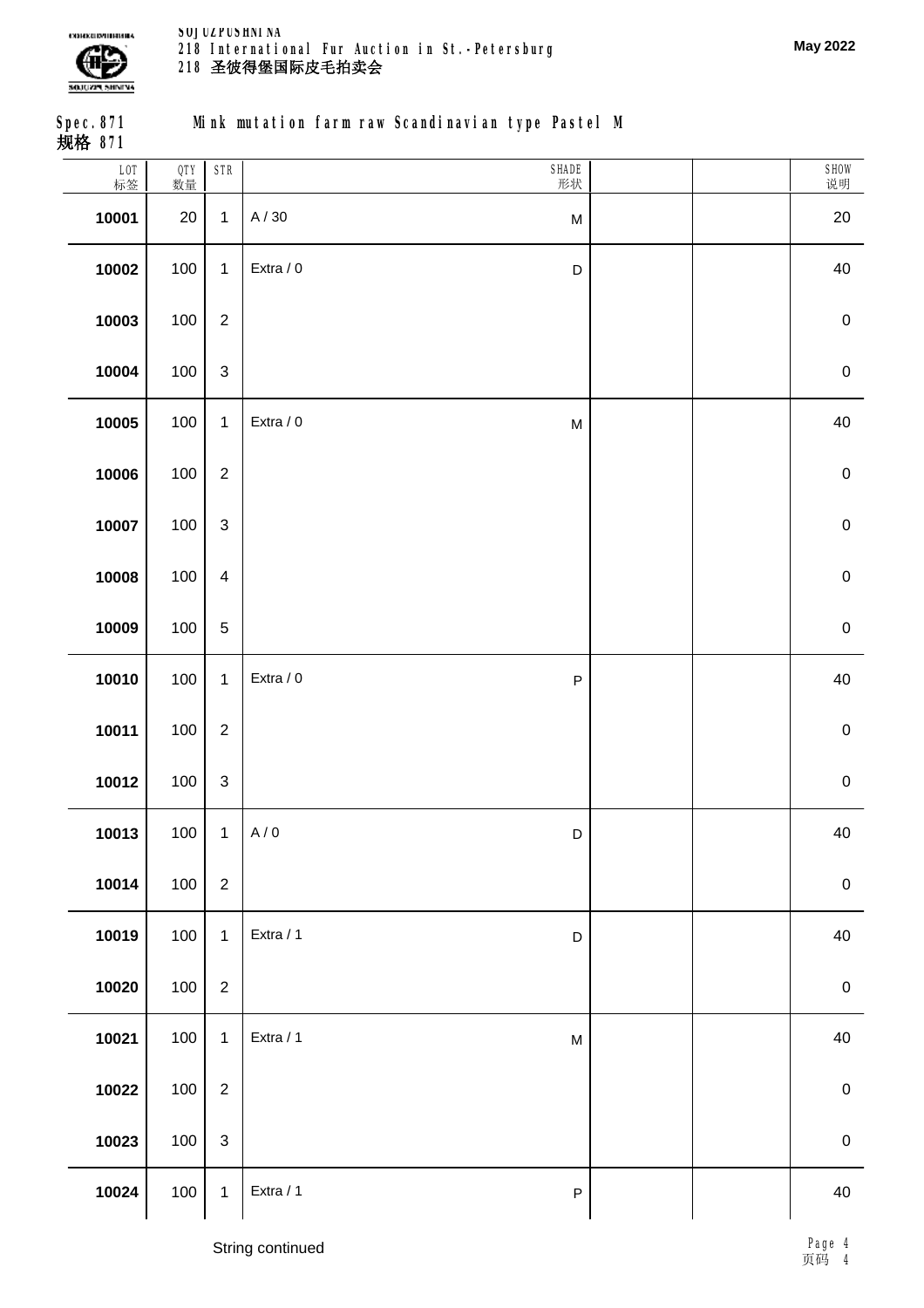

## **Spec.871 规格 871**

# **Mink mutation farm raw Scandinavian type Pastel M**

| L0T<br>标签 | QTY<br>数量 | <b>STR</b>     | SHADE<br>形状 |  | SHOW<br>说明 |
|-----------|-----------|----------------|-------------|--|------------|
| 10025     | 100       | $\overline{2}$ |             |  |            |
|           | 2020      |                |             |  | 300        |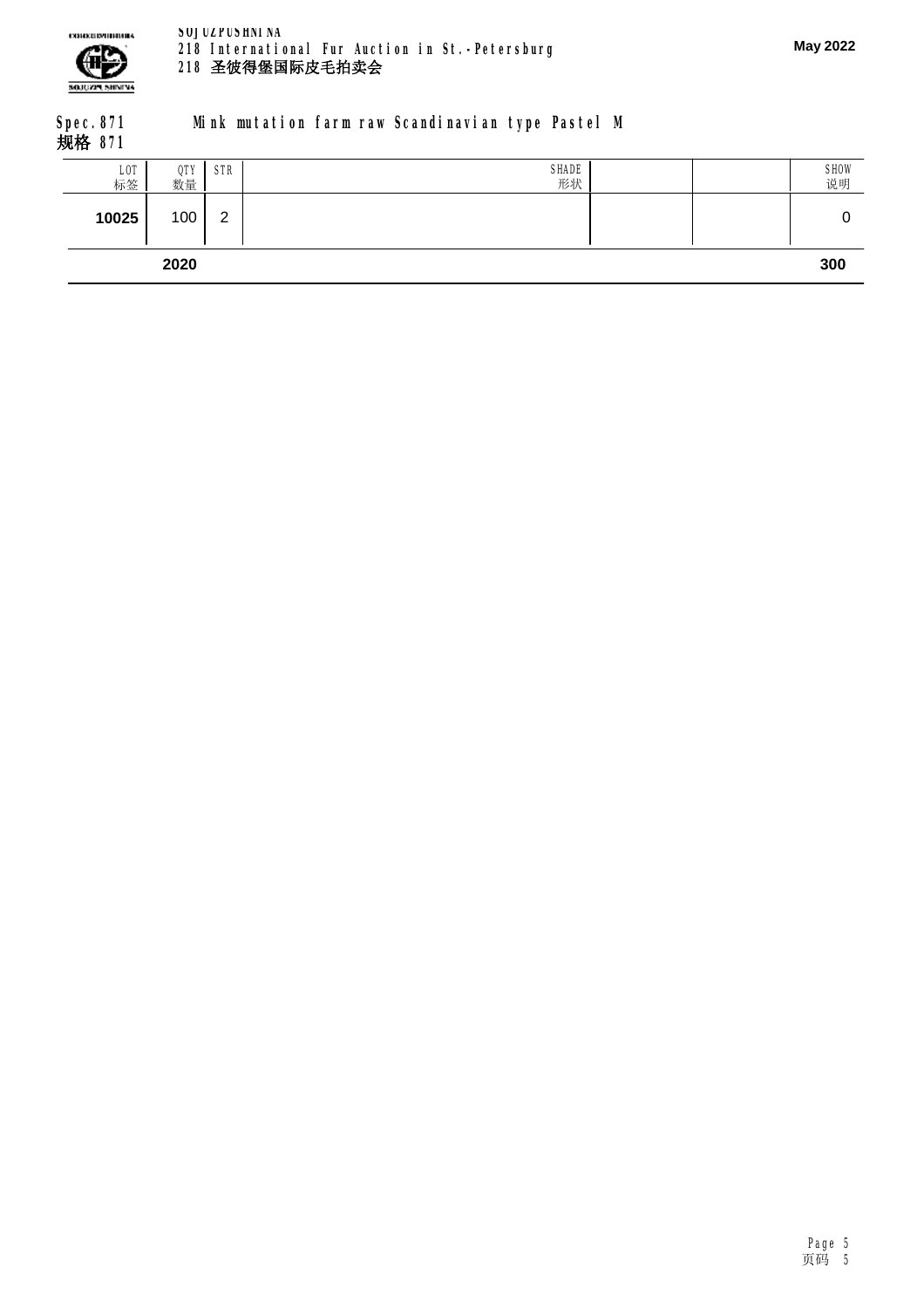

**May 2022**

SHOW 说明

| Spec. 8801<br>规格 8801 |                  |           |            | Mink mutation farm raw Silverblue F |  |
|-----------------------|------------------|-----------|------------|-------------------------------------|--|
|                       | <b>LOT</b><br>标签 | QTY<br>数量 | <b>STR</b> |                                     |  |
|                       | 11751            | 60        |            | 1/2                                 |  |
|                       |                  |           |            |                                     |  |

| 11751 | 60  | $\mathbf{1}$   | 1/2<br><b>XXD</b>               | 60          |
|-------|-----|----------------|---------------------------------|-------------|
| 11752 | 60  | $\mathbf{1}$   | 1/2<br>$\mathsf{XXD}$           | 60          |
| 11753 | 60  | $\mathbf{1}$   | $1/2$<br>$\mathsf{X}\mathsf{D}$ | 60          |
| 11754 | 150 | $\mathbf{1}$   | $1/2$<br>XD                     | 40          |
| 11755 | 250 | $\mathbf{1}$   | $1/2$<br>D                      | 40          |
| 11756 | 130 | $\mathbf{1}$   | 1/2<br>$\mathsf D$              | 40          |
| 11757 | 120 | $\mathbf{1}$   | $1/2$<br>MP                     | 40          |
| 11758 | 70  | $\mathbf{1}$   | $1/2$<br>M                      | $70\,$      |
| 11759 | 170 | $\mathbf{1}$   | $1/2$<br>$\mathsf{X}\mathsf{D}$ | 40          |
| 11760 | 220 | $\mathbf{1}$   | $1/2$<br>$\mathsf D$            | 40          |
| 11761 | 160 | $\mathbf{1}$   | $1/2$<br>$\mathsf D$            | 40          |
| 11762 | 180 | $\mathbf{1}$   | $1/2$<br>$\mathsf D$            | 40          |
| 11763 | 140 | $\overline{2}$ |                                 | $\mathbf 0$ |
| 11764 | 220 | $\mathbf{1}$   | $1/2$<br>M                      | 40          |
| 11768 | 270 | $\mathbf{1}$   | $1/2$<br>${\sf P}$              | 40          |
| 11769 | 60  | $\mathbf{1}$   | 1/2<br><b>XP</b>                | 60          |
| 11770 | 140 | $\mathbf{1}$   | $1/2$<br><b>XP</b>              | 40          |
| 11771 | 40  | $\mathbf{1}$   | $2/2$<br>XD                     | 40          |
| 11772 | 60  | $\mathbf{1}$   | $2/2$<br>$\mathsf D$            | 60          |
| 11773 | 80  | $\mathbf{1}$   | $2/2$<br>$\mathsf D$            | $30\,$      |
|       |     |                |                                 |             |

**SHADE** 形状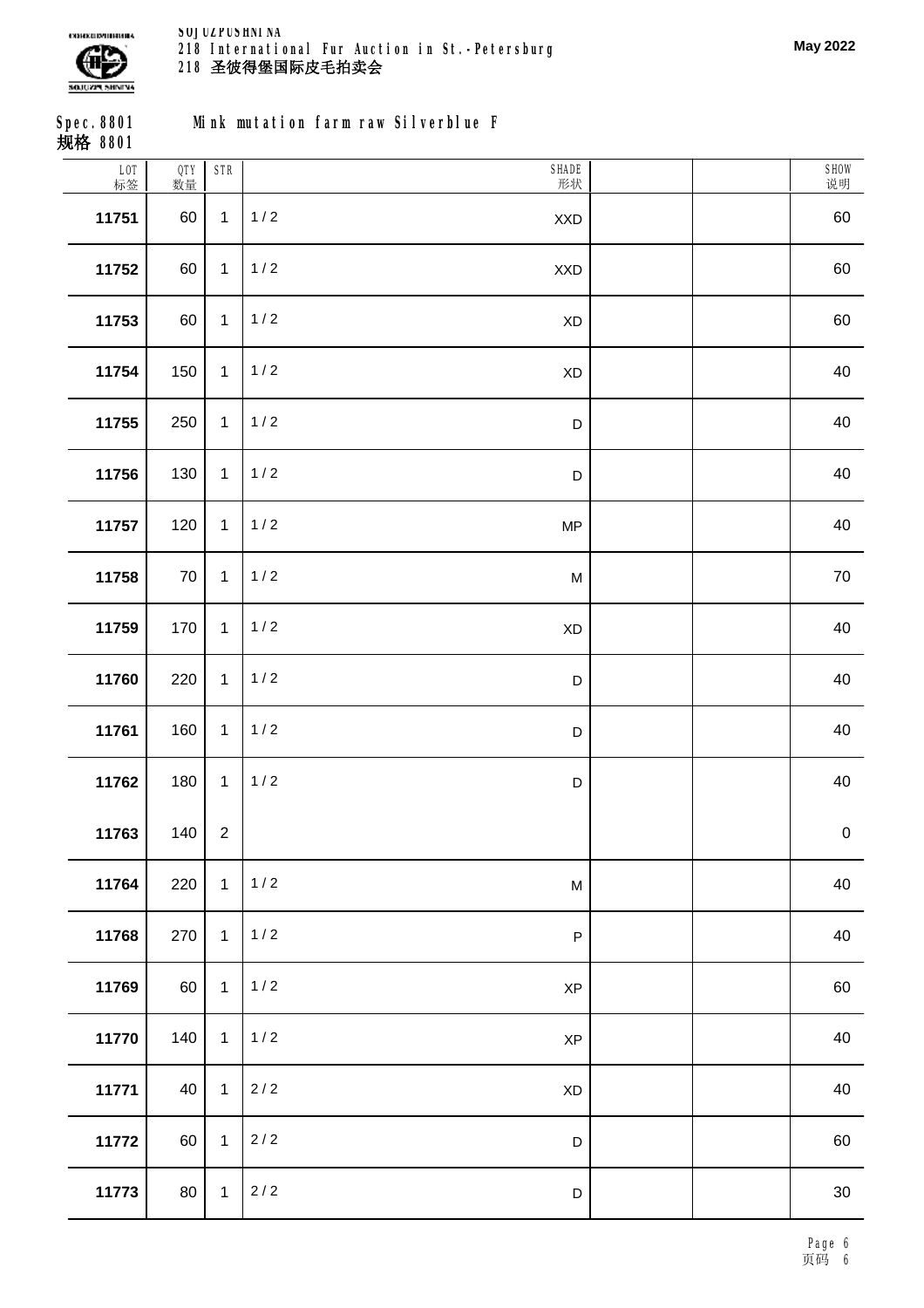

| Spec. 8801<br>规格 8801 |       |         |  | Mink mutation farm raw Silverblue F |  |
|-----------------------|-------|---------|--|-------------------------------------|--|
|                       | LOT I | QTY STR |  |                                     |  |

|           | 3010      |              |                   | 1100       |
|-----------|-----------|--------------|-------------------|------------|
| 11782     | 30        | $\mathbf{1}$ | 2/2<br>M          | 30         |
| 11781     | 30        | $\mathbf{1}$ | 2/2<br>D          | 30         |
| 11780     | 40        | 1            | 2/2<br>XDD        | 40         |
| 11779     | 40        | $\mathbf{1}$ | 2/2<br>XP         | 40         |
| 11778     | 100       | $\mathbf{1}$ | 2/2<br>$\sf P$    | 40         |
| 11777     | 130       | 1            | 2/2<br><b>PXP</b> | 40         |
| LOT<br>标签 | QTY<br>数量 | <b>STR</b>   | SHADE<br>形状       | SHOW<br>说明 |